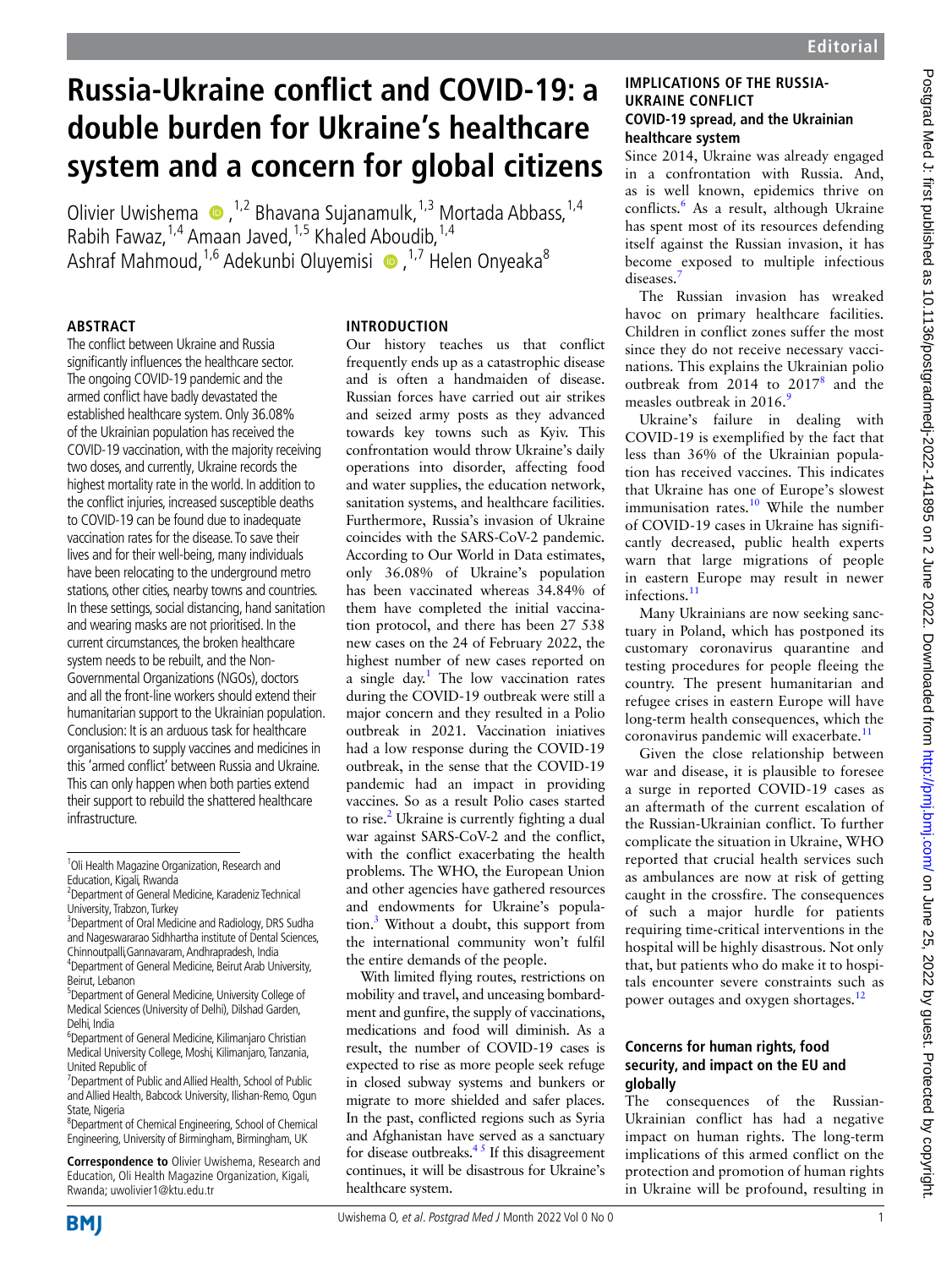

<span id="page-1-0"></span>**Figure 1** The Russia-Ukraine conflict and COVID-19: double burden for the healthcare system and a concern for global citizens [\(figure 1](#page-1-0) was drawn and analysed by authors AM;<sup>17</sup> OU<sup>1–3\*</sup> and  $AO^{18}$ ).

human rights infringements, law violations, forced civilian displacement and environmental destruction. This confrontation is undeniably a violation of human rights to life, liberty and security. Based on the above, further escalation in the Russian-Ukraine conflict raises a severe threat to human rights, including civilian lives, infrastructure and severe food shortage.<sup>[13](#page-2-11)</sup>

The Ukraine crisis, coupled with the ongoing COVID-19 pandemic, threatens global food security and other factors pushing up food prices. Poor crops and huge global demand have reduced grain and oilseed supply, pushing prices to their highest levels since 2011–2013. Moreover, we must not forget that the conflict has directly impacted the local population. This conflict could lead to a migration of 1.5–5million people in Ukraine, which would lead to a major food crisis and further complications of the problem. $14$ 

Russia's invasion of Ukraine poses a severe threat to global food security, necessitating a variety of responses from nations and international organisations. However, the situation remains unstable, causing enormous uncertainty in an already chaotic global market.

The Russia-Ukraine conflict affects not just Ukraine, but also European security in general, as well as democracy, freedom, markets, economy and nuclear stability in particular.<sup>15</sup> Unlike during the Cold War, the adversary is not hidden behind a curtain; it is someone from whom you purchase gas and to whom you export high-tech goods. This conflict will put European economies under strain, increasing the likelihood of an economic downturn, higher energy prices and a migration problem.<sup>[16](#page-2-14)</sup>

Furthermore, Russia is a major supplier of oil, gas and raw materials required to keep the world's industries functioning. Europe imports approximately 40% of its natural gas and 25% of its oil from Russia, which is more liable to inflation and higher gas prices. $17$ 

The exponential rise in prices of gas, wheat and oil, may escalate in a world still recovering from a pandemic. However, the primary effects on the global economic structure may not be apparent until the foreseeable future.

[Figure](#page-1-0) 1 below summarises how the Russia-Ukraine conflict and COVID-19 are becoming a double burden for the healthcare system and a concern for global citizens.

### **Recommendations**

The armed confrontation between these two nations will have economic and geopolitical ramifications and a cascade effect in terms of another wave of COVID-19 infection spread. This might spark another health crisis, particularly in Ukraine, immersed in a direct conflict with Russia. While the number of COVID-19 cases in Ukraine started increasing significantly, public health experts warn that mass migrations of individuals in eastern Europe might result in newer infections of COVID-19 and other infectious diseases of concern.<sup>11</sup> According to Our World

in Data estimates, the number of vaccinated people in Ukraine does not surpass  $36.08\%$  presently.<sup>[1](#page-2-0)</sup> This is due to the strength of the antivaccination movement in Ukraine. This leads to the response to the question: 'What is the good of the conflict?'. Conflict is not a universal remedy for pandemic control. Answering this question will lead to the next: 'What we can do in this situation?'.

The main recommendation is to prepare for the anticipated infectious illnesses that may impact army personnel and civilians. Primary resources include standard medical facilities such as medications, equipment, and medical military personnel and a combat support hospital with intensive care capacity. Once all of this is in place, military personnel can be educated on the many types of communicable diseases, available vaccinations, and how to avoid and treat them. Civilians can adopt a similar strategy that focuses on preparedness, education, personal protective measures, immunisations, chemoprophylaxis and surveillance[.18–22](#page-2-16)

What needs to be more specific for citizens are the standard precautions required to protect themselves from the virus, which include:

- ► They should be provided with appropriate facilities and consumables for COVID-19 precautions. This includes face masks, water and soap for better hygiene.<sup>23</sup> <sup>24</sup>
- ► Additional housing and spaces must allow distancing, especially during sleeping hours. Separate rooms for individuals from the same family should be provided.
- ► Encouraging citizens to get COVID-19 vaccination and other vaccines will be very helpful to fight against other outbreaks such as cholera, measles, polio and pneumonia in Ukraine.<sup>2</sup>
- ► Although it is hard, returning peace to the land where army conflict is happening would allow people to return to their homes peacefully to practice the precautions adequately.<sup>2</sup>

## **Conclusion**

The Russia-Ukraine conflict would result in a global economic crises including raised food and fuel costs in the near future. Therefore, we call for the strict observance and respect of international law, including the laws of conflict relating to protecting civilian populations and the immediate cessation of hostilities and restoring the Ukrainian people's ability to exercise all of their fundamental rights without external